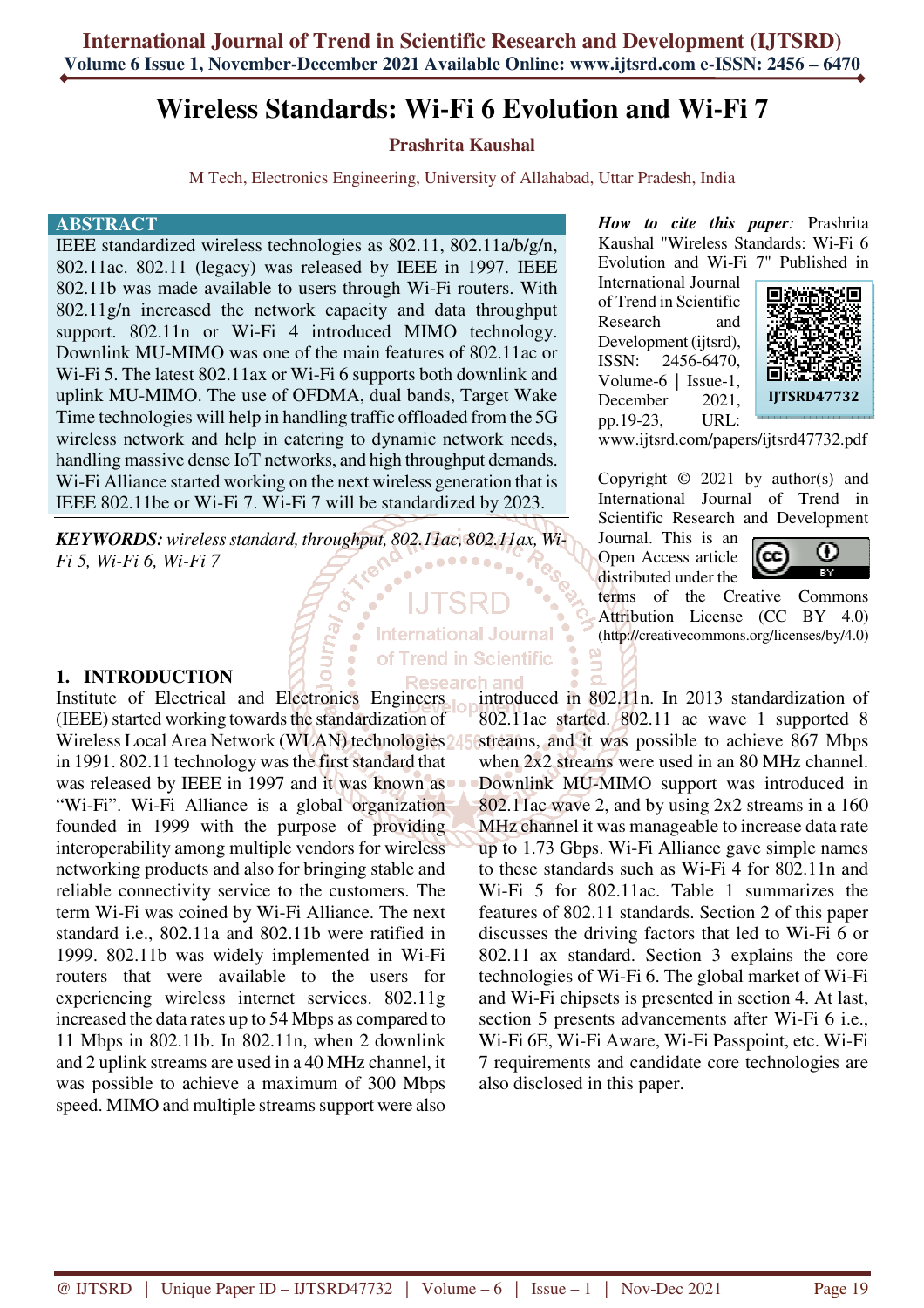| Features              | 802.11 (legacy)  | 802.11a        | 802.11b | 802.11g           | 802.11n                    | 802.11ac                   |
|-----------------------|------------------|----------------|---------|-------------------|----------------------------|----------------------------|
| Release year          | 1997             | 1999           | 1999    | 2003              | 2009                       | 2013                       |
| <b>Frequency Band</b> | $2.4$ GHz        | $5.8$ GHz      | 2.4 GHz |                   | 2.4 GHz 2.4 GHz $\&$ 5 GHz | 5 GHz                      |
| Bandwidth             | <b>20 MHz</b>    | $20$ MHz       | 20 MHz  | <b>20 MHz</b>     | 20, 40 MHz                 | 80 MHz, 160 MHz            |
| Maximum Data rates    | 1.2 Mbps         | 54 Mbps        | 11 Mbps | $54 \text{ Mbps}$ | 450 Mbps                   | $1.73$ Gbps                |
| <b>MIMO</b>           | No               | N <sub>o</sub> | No.     | N <sub>o</sub>    | <b>SU-MIMO</b>             | MU-MIMO                    |
| Modulation            | <b>FHSS/DSSS</b> | <b>OFDM</b>    | HR-DSSS | <b>OFDM</b>       |                            | OFDM, 64 QAM OFDM, 256 QAM |
| Spatial streams       |                  |                |         |                   | 4                          |                            |
| Range (Indoor)        | 20 <sub>m</sub>  | 35             | 35      | 38                | 70                         | 35                         |
| Range (Outdoor)       | $100 \text{ m}$  | 120            | 140     | 140               | 250                        | <b>NA</b>                  |

**Table 1: Summary of 802.11, 802.11a/b/g/n/ac standards** 

# **2. Wi-Fi 6: Driving factors**

In recent times, Wi-Fi is available everywhere and is becoming an integral part of customer lives. The goal till 802.11ac was to increase the peak data rate. The vision for Wi-Fi 6 or the next Wi-Fi generation is to improve the network capacity and performance. Also, the development of a new standard will help in utilizing different bands such as 2.4 GHz, 5 GHz, and 6 GHz. Some of the driving factors are discussed below

Throughput Needs: Market research suggests that nearly two-thirds of the world population will have Wi-Fi access by 2023. With the commercialization of 5G networks, different services that require higher data rates will become popular among users. Services like AR/VR/MR that require a great amount of throughput will be readily available. 4K video services, the smart TV will also be needing high data rates. Other services such as missioncritical services will be needing low latency internet services. Thus, the next Wi-Fi generation should focus on providing high throughput and low latency.

Increasing Device Density: As new and new smart devices are being launched and used by customers, the average number of devices per user keeps on increasing. Apart from these, with 5G massive IoT became popular, and the number of sensor and monitoring devices are also drastically climbing. It is predicted that devices connected to the internet will increase by three times in 2023 [cisco]. Machine-to-machine communication will account for 50% of internet traffic. As the density of devices in an area is surging, the number of devices accessing the Wi-Fi network simultaneously also increases. Most of the IoT networks are wireless and depend on a Wi-Fi network for operation. The goal is to improve power efficiency to save battery and spectral efficiency for providing services to a large number of devices.

Dynamic Network needs: A typical customer uses a smartphone, smartwatch, smart TV, a Tablet, smart speaker, smart kitchen, and home appliances. Home Wi-Fi network should provide internet services at different speeds depending on the applications. As gaming, 4K video streaming, AR/VR applications are becoming popular, the network requirement has also changed. The Wi-Fi network at home should be intelligent enough to decide sufficient data rates for all these requirements and should be able to adapt quickly to the customer's needs. The capability to provide simultaneous and consistent data rates is the key for Wi-Fi 6.

# **3. Wi-Fi 6: Technical Features**

Wi-Fi Alliance and IEEE worked on the goals for the next generation and IEEE 802.11ax or Wi-Fi 6 was launched in 2020. 802.11ax provides an improvement in performance, spectral utilization, and high throughput for highly dense environments.

# **3.1. OFDMA**

Wi-Fi 6 changed from Orthogonal Frequency Division Multiplexing (OFDM) to Orthogonal Frequency Division Multiple Access (OFDMA). Wi-Fi 5 & 4 used OFDM in which users were allocated whole frequency at a particular time. OFDMA introduces splitting in both frequency and space. Now multiple users can be allocated resources simultaneously. This caters to the need of multiple users and reduces interference. In OFDMA, resource units (RUs) are allocated to each user depending on their bandwidth requirement. A channel is divided into multiple subcarriers and RU is formed by grouping subcarriers. This is similar to RUs in LTE. 802.11ax specifications indicate that RU may comprise 26/52/106/242/484/996/2\*996 subcarriers. The RU of least size comprises 26 subcarriers. There are 256 subcarriers in the 20 MHz channel and thus it can contain nine RUs, each RU comprising 26 subcarriers and having a bandwidth of 78.125 kHz. Some of the RUs are used for synchronization between AP and client and others might be used for reducing interference i.e., as guard intervals. An AP that supports Wi-Fi 6 can transmit data to a single user by utilizing the whole 20MHz channel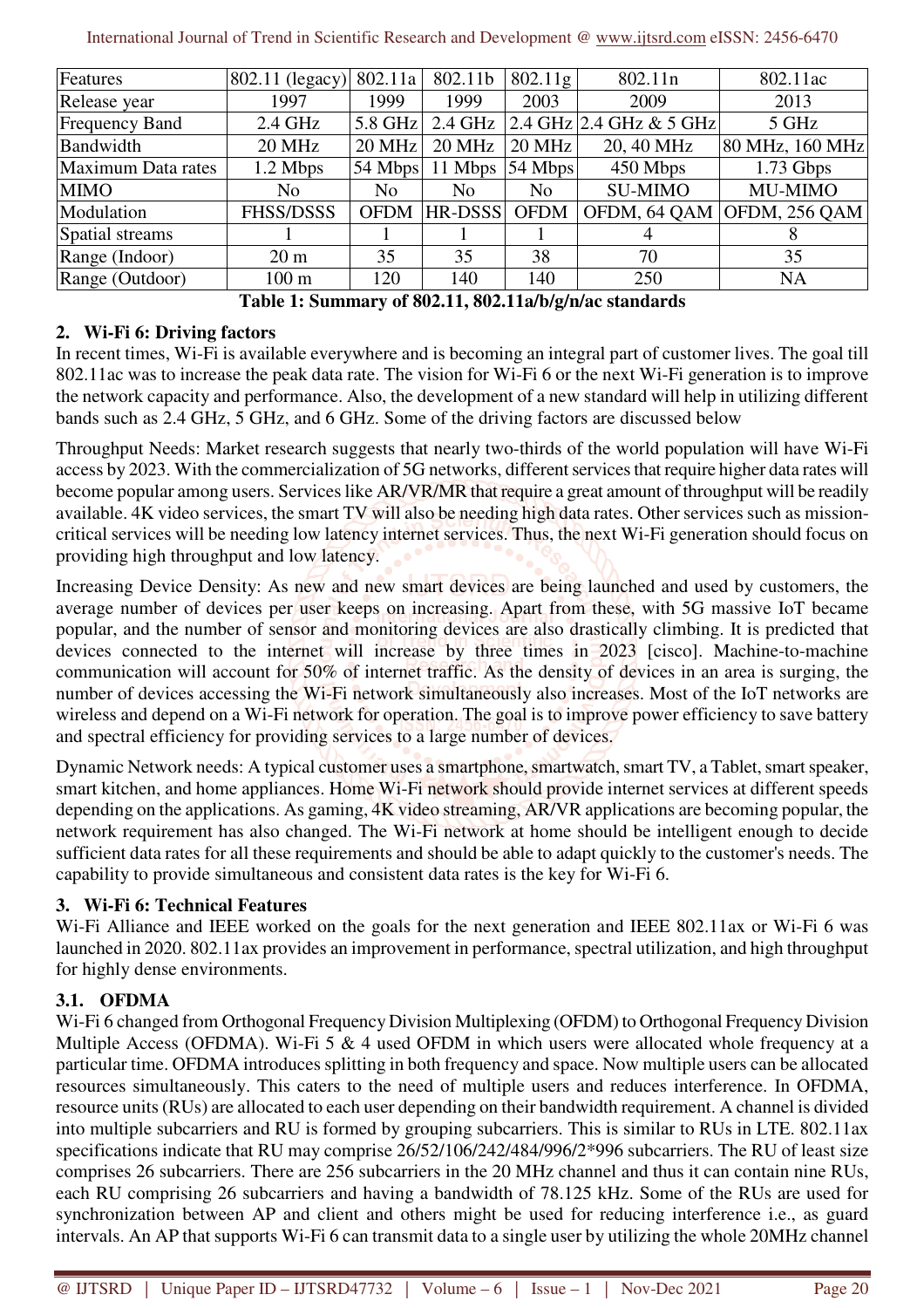or can transmit data to 9 clients by splitting the channel into nine RUs. Thus, new Wi-Fi chipsets can increase efficiency by utilizing a 20MHz channel only without needing 40 or 80 MHz channels. 802.11ax utilizes OFDMA in both uplink and downlink. Downlink OFDMA is controlled by AP and multiple STAs can be supported. The downlink data can be segregated by STA ID, RU, MCS, and coding mode. After determining that the packet received is intended for it, STA proceeds with demodulation of the packet. In uplink OFDMA, a trigger frame is transmitted by AP so that multiple users can properly send uplink packets. The trigger frame comprises uplink data requirements, RUs resource allocation, STA power requirement so that different users can send packets to the AP simultaneously utilizing their allocated RUs or sub-bands.

# **3.2. MU-MIMO**

Multi-user Multiple-Input Multiple-Output (MU-MIMO) technology helps in achieving high bandwidth along with efficient spatial multiplexing. The system capacity can be increased by sending multiple data streams over the same bandwidth. Downlink MU-MIMO was already supported in Wi-Fi 5 and now uplink MU-MIMO is also introduced in Wi-Fi 6. DL MU-MIMO technology is the same in both 802.11ac (Wave 2) and 802.11ax. Maximum 8 users are supported in the downlink. AP monitors the propagation links of different clients and based on that performs beamforming for implementing DL MU-MIMO. 802.11n amendment introduced 8x8 support in AP. Now, 802.11ax can form four 2x2 simultaneous links in both uplink and downlink. Uplink MU-MIMO and OFDMA make it possible to provide spatial multiplexing to multiple users with better performance. In uplink MU-MIMO, AP measures the traffic requirements of clients and allocates RUs to different streams accordingly. It transmits a trigger frame for alerting clients to perform uplink transmission. Once packets are received by AP, it transmits an acknowledgment message to indicate successful reception.

## **3.3. Spatial reuse (SR) Technology & BSS Coloring**

802.11n and 802.11ac supported 8x8 functionality in theory, however, the chipset supports were not available in APs. Now with the advancement in technology, the new 802.11ax chipsets are able to support 8x8 configuration. The greater number of transmitting and receiving antennas will support high throughput in both upstream and downstream. 8x8 AP will provide coverage in a larger area thus reducing the number of AP required to provide a reliable network in an area. With the 5G featuring massive MIMO, AP will be able to utilize 8 antennas for transmission and reception. The co-channel interference in previous standards was adjusted dynamically by utilizing the clear channel assessment (CCA) threshold. In 802.11ax BSS coloring feature is introduced that identifies co-frequency transmissions. It comprises a 6-bit preamble to the PHY header. It can distinguish intra-BSS frames and inter-BSS frames. E.g., an STA is associated with an AP of certain BSS color. If the BSS color received by STA is from its connected AP, then it is an intra-BSS frame, otherwise, the received frame is an inter-BSS frame from neighboring AP. If the received BSS color is the same, then the channel is considered busy and if the BSS colors are different, then the channel is considered available for interference-free transmission.

# **3.4. 1024 QAM**

Quadrature Amplitude Modulation (QAM) utilizes amplitude and phase modulation so that more packets can be transmitted. 256-QAM was supported in 802.11ac. Now with the addition of MCS10 and MCS11, 802.11ax supports the 1024-QAM scheme which increases the data rate by 25% as compared to 802.11ac. The number of bits per symbol also increased from 8 to 10. 1024 QAM technology improves reception over short ranges and utilizes high SNR for reducing noise. This increased density can provide higher data rates with the help of advancements in radio technologies that reduces the error to a great extent even in adverse scenarios.

## **3.5. TWT**

Target Wake time (TWT) is another Wi-Fi 6 feature that is utilized to enhance power saving in IoT networks. AP interacts with STAs and sets the target wake times and sleep times that are unique to that particular station. Once these are defined, STA can enter sleep mode and they wake up at their scheduled wake-up times for receiving a transmission. This helps in saving battery and lowering power consumption. These settings are flexible and can be communicated between AP and STA by transmitting beacons. AP can send a beacon to sleeping STA, to indicate a data transmission for that STA. Thus, Beacon TWT operation enables flexible sleep and wale times without any requirement of a specific protocol. As the target wake time for devices is set, interference possibility is greatly reduced.

## **3.6. Extended Range (Longer OFDM symbol)**

802.11ax provides a larger coverage area than 802.11ac, as it uses a long OFDM symbol transmission scheme. The symbol duration is 12.8 us as compared to 3.2 us in the previous standard, which is almost four times the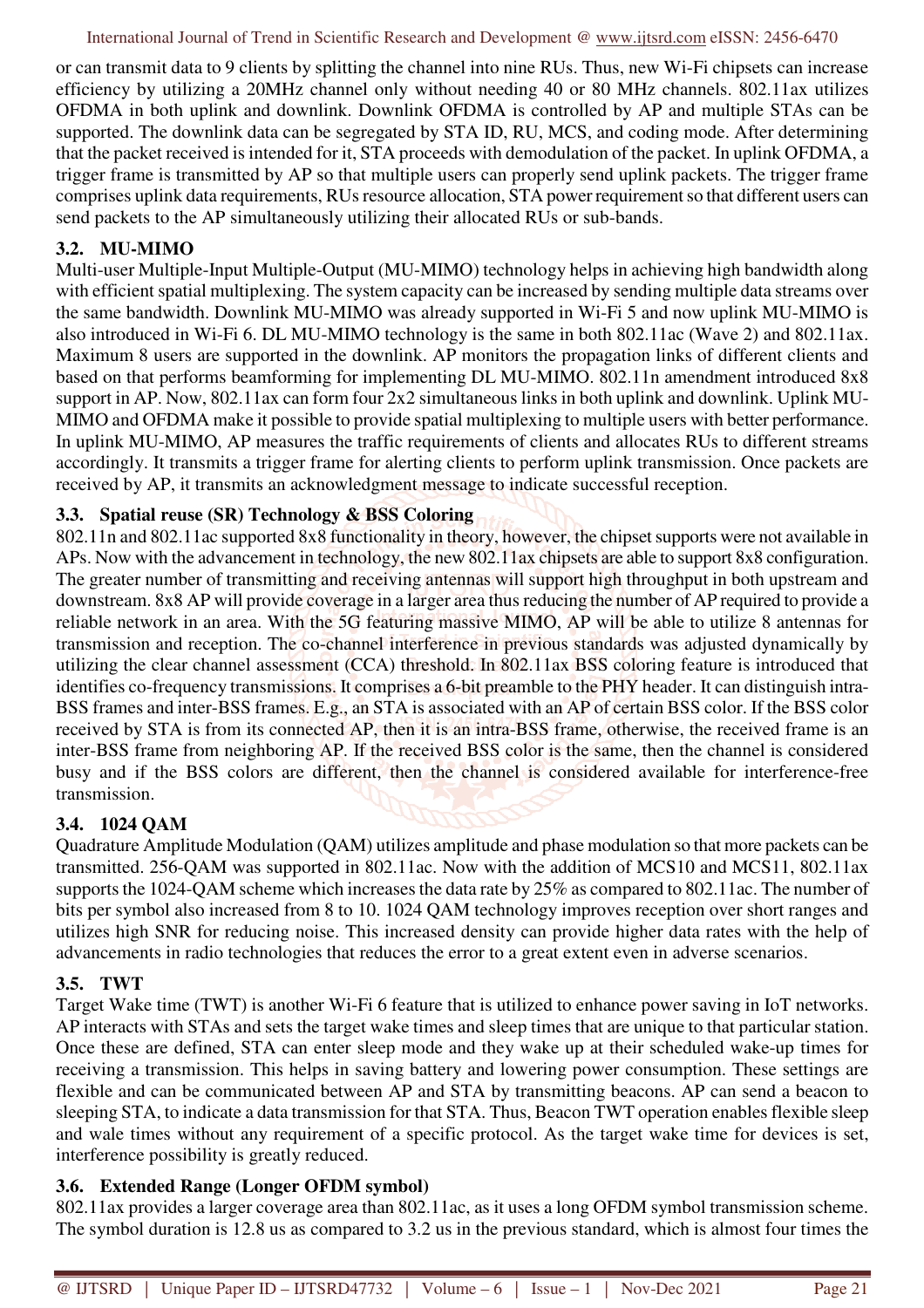previous value. Also, FFTs with more sample points are used in 802.11ax. A high number of FFT points result in a higher number of subcarriers and therefore less spacing between them. The long symbol duration and narrow spacing between subcarriers contribute to the expansion of coverage area in Wi-Fi 6. This also improves signal performance, packet loss, and retransmission requirements.

## **3.7. Dual Carrier Modulation (DCM)**

It is a new feature of 802.11ax where the signal can be duplicated in two subcarriers. Also new Modulation and Coding Sets (MCS) i.e., MCS 10 & MCS 11 in 802.11ax contributes to approximately 60% increase in throughput in 20 MHz channel as compared to 802.11ac that utilizes MCS8.

## **3.8. Dual band**

802.11n supported both 2.4 GHz and 5GHz spectrum, however, 802.11 ac only supported the 5GHz band. In 802.11ax, support for both bands along with additional streams support is added to utilize the 2.4 GHz band. 2.4 GHz band can provide efficient network support for greater range and IoT networks.

There are several benefits of Wi-Fi 6 such as larger coverage area, higher reliability, power saving for IoT devices, improved network performance, stable data rates in a dense network of devices, and dual frequency spectrum for supporting IoT sensors or other battery wireless devices.

#### **4. Wi-Fi:Market Analysis**

With the current deployment of 5G wireless communication networks, the Wi-Fi 6 capability of providing higher throughput will help in reducing traffic load on 5G. It is predicted that 71% of 5G traffic will be handled by Wi-Fi networks in 2022.

## **Wi-Fi Global Market**

The Wi-Fi market size is expected to increase at a Compound Annual Growth Rate (CAGR) of 17.8 % during the forecast period (2020-2026). The projected market size is predicted to increase from USD 9.4 billion in 2020 to USD 25.2 billion by 2026. Due to Covid-19, the market trends have changed. The requirement of the great demand for Wi-Fi, online retail activity, network security, low interference in highly dense areas, and advancement in healthcare and life sciences play a major role in expanding the Wi-Fi market. Some of the key players in the Wi-Fi market are

USA – Cisco, Extreme Networks, Juniper Networks, Fortinet, NETGEAR, Aruba, Broadcom, Comcast Business, AT &T, Ubiquiti Networks, iPass, Cambium Networks, and CASA systems.

Europe – Ericsson, Alcatel-Lucent Enterprise, Orange Business Services, Vodafone, Lever Technology Group, Redway Networks, and Fon.

Asia – Huawei, Panasonic, D-Link, Airtel, and Fujitsu.

Australia – Telstra, and Superloop.

Wi-Fi chipset Global Market

Wi-Fi chipset market value was USD 19.7 billion in 2020 and is projected at USD 25.2 billion by 2026. The market is expected to grow at 4.2% CAGR. The main driving factors are the increase in IoT deployment, public Wi-Fi hotspots, faster data transfer requirements, and the growth of internet needs. This market face challenges such as the development and success of new Wi-Fi chipsets, long certification time, etc.

Major companies manufacturing Wi-Fi chipsets are Qualcomm Technologies, Broadcom, Intel Corporation, Texas Instruments in the USA, and Media Tek in Taiwan. Wi-Fi chipsets produced by Qualcomm are supplied to D-Link, Song, Fujitsu, and Toshiba companies. The company launched various new products.

Beyond Wi-Fi 6 & Wi-Fi 7

Wi-Fi 6E: It is an expansion of operation of Wi-Fi 6 in the 6GHz band. In 2020, the Wi-Fi Alliance announced Wi-Fi 6E that will provide lower latency, higher data rates, and improved performance. Broadcom and Qualcomm have started manufacturing Wi-Fi 6E chips.

WPA3 security: This is the latest Wi-Fi security that will become a necessity for all Wi-Fi certified products. As digital or virtual activities are increasing, privacy and data security become very important.

Wi-Fi Passpoint certification: With the increase in deployment of public Wi-Fi hotspots, this certification will help users in providing seamless Wi-Fi connectivity by removing the requirement of network authentication every time.